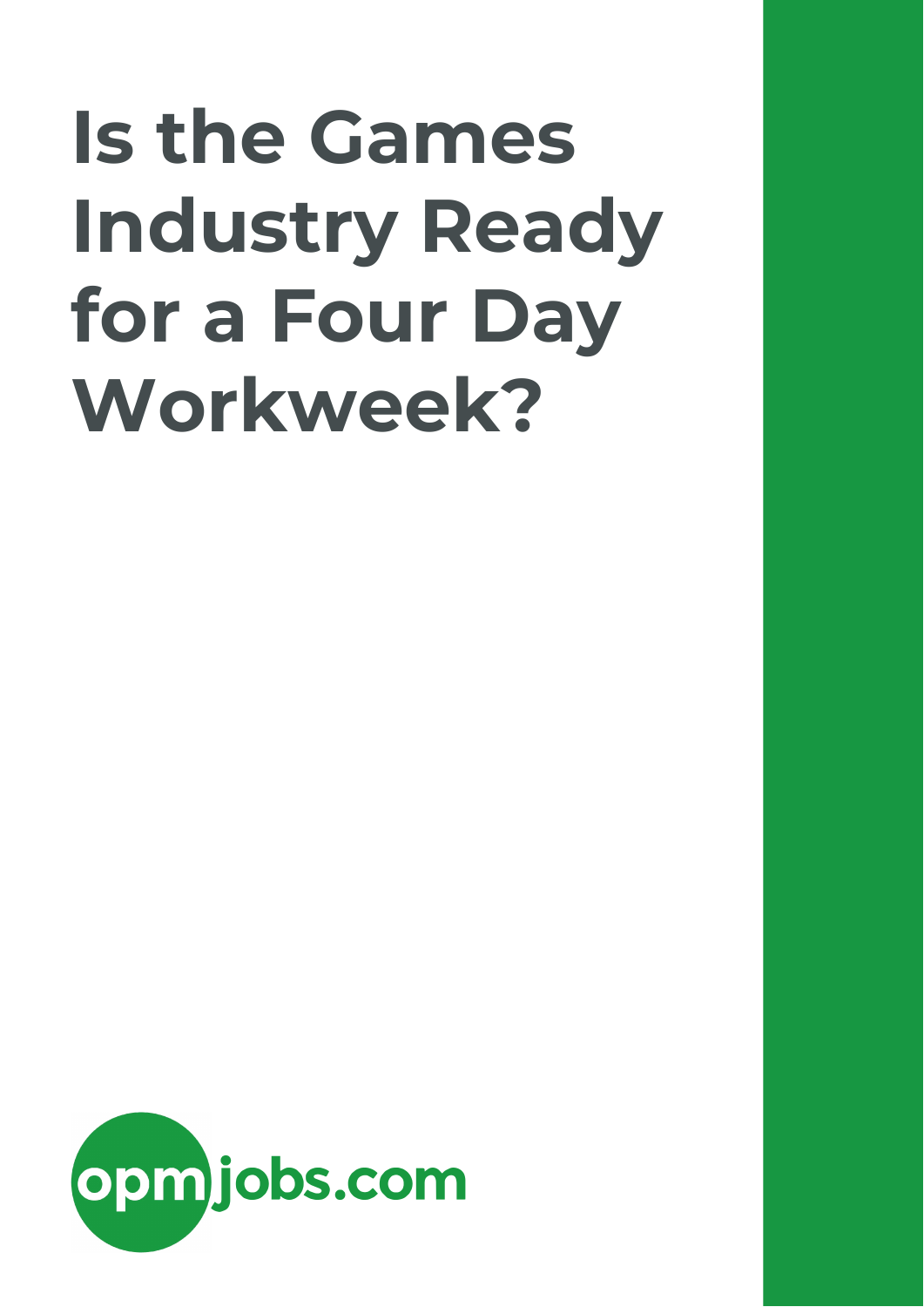# **Introduction**

The push for more diverse workplaces and recurrent talent shortages in the games industry has been the subject of headlines for many years. More recently, the Covid-19 environment has sparked a new topic for us to mull over in the rise of remote-working. In the midst of all of this chaos, one old, relatively straightforward idea has quietly also been gaining popularity: the four-day workweek.

General polls from around the world have shown an increase in the desire to trial this slightly radical idea, and it's gaining more traction from both employees and business owners alike. We thought it would be a good idea to find out what the video games industry thinks on the matter.

## **Sections**

- **1. Who took part in the survey?**
- **2. How did people respond?**
- **3. What are the main takeaways?**

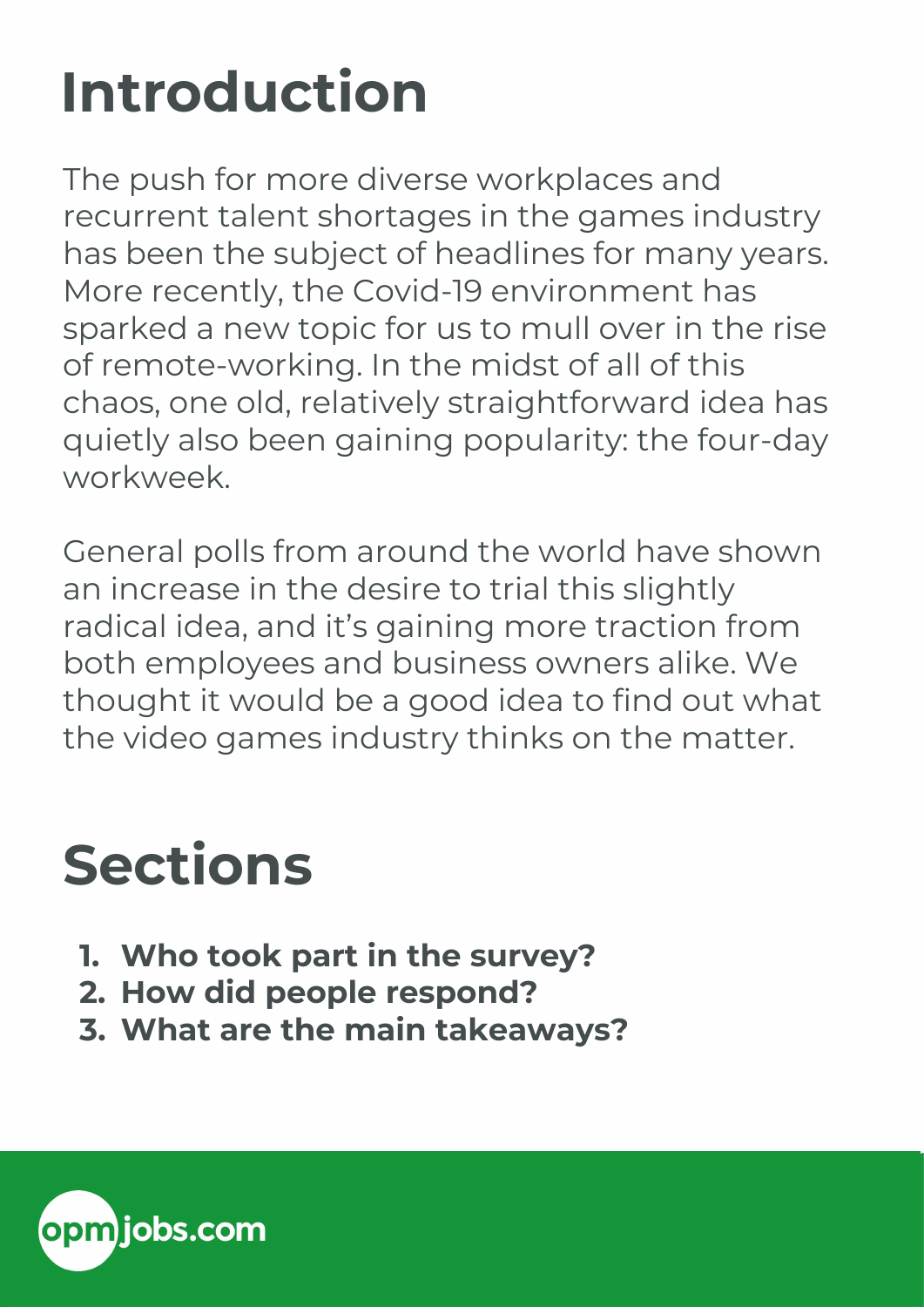# **Who took part in the survey?**

Over 120 games professionals filled out our survey on the four day work week.

The large majority of respondents are from the development side of the industry, with creative, technical, development management, and testing specialists all taking part. The commercial side of the industry also had their say, as well as anyone that works in the industry, but falls into another category.



## **Skill specialism**

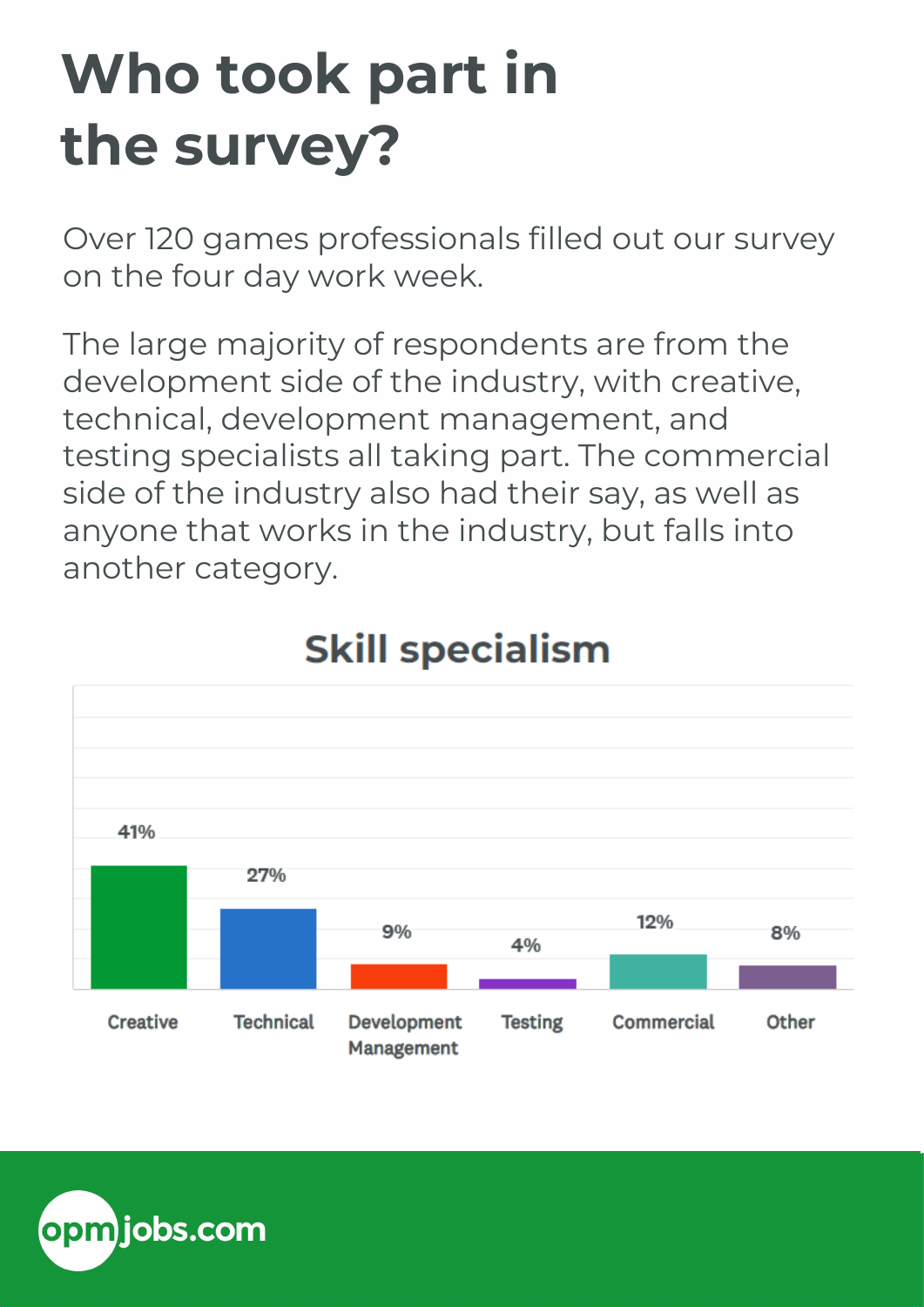### **Experience working in the games industry**



People filled out the survey from all seniorities and experience levels, with the highest number of respondents having over 10 years experience in games. 95% of answerers are employed full-time in the industry.

## **Employment status:**



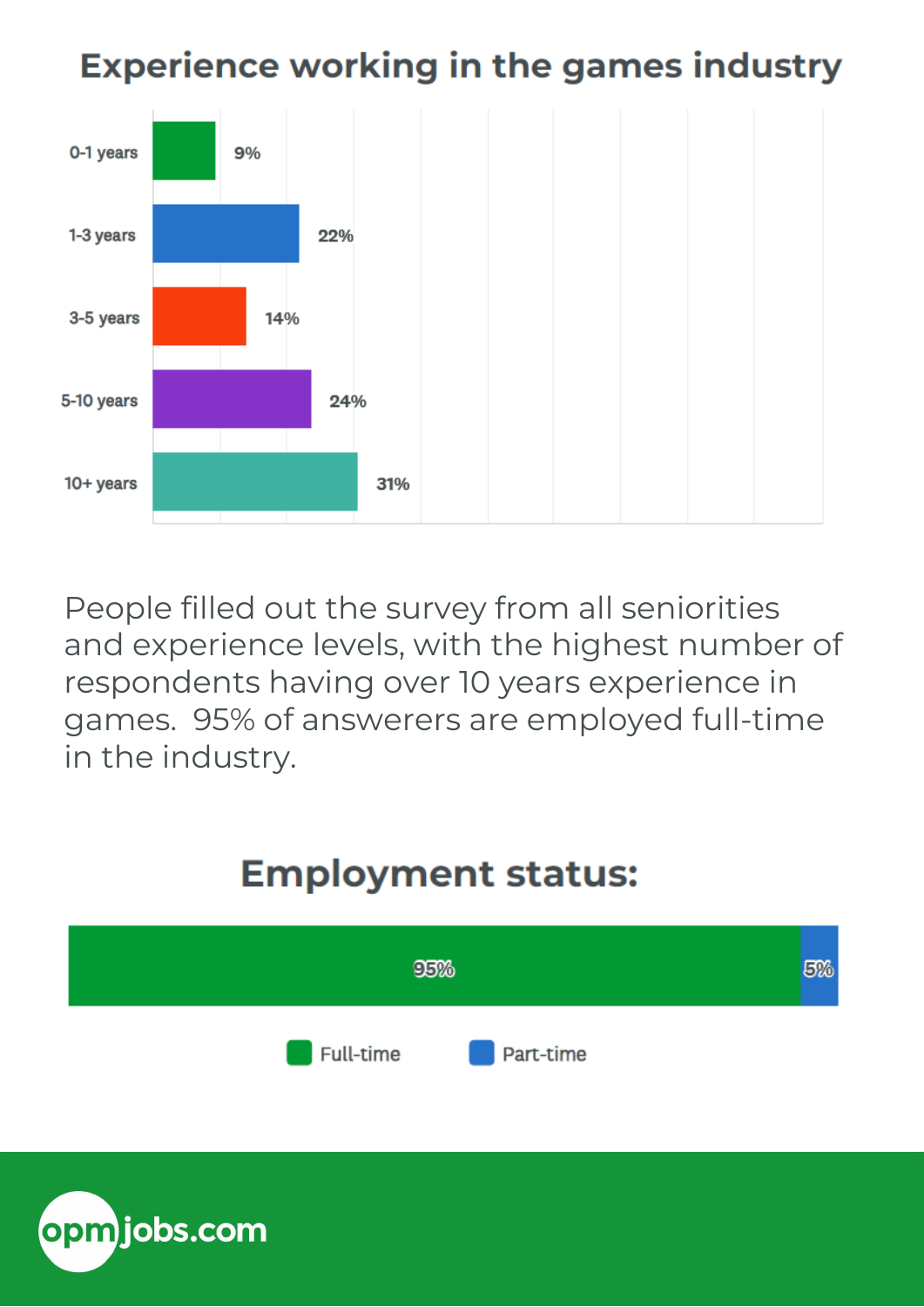# **How did people respond?**

Overall, there is a general desire to move to a four day workweek. When asked if they would be in favour of introducing a four day workweek, 91% of respondents said yes. Six percent were unsure, and only three percent were not in favour.

### Would you be in favour of introducing a



four day week in the games industry?

The results are astronomically in favour of the four day workweek across all skills and experience levels, with all specialisms answering at over 90% in favour of the move. That is aside from commercial responders, who were only 73% in favour, 7% unsure, and 20% were not in favour.

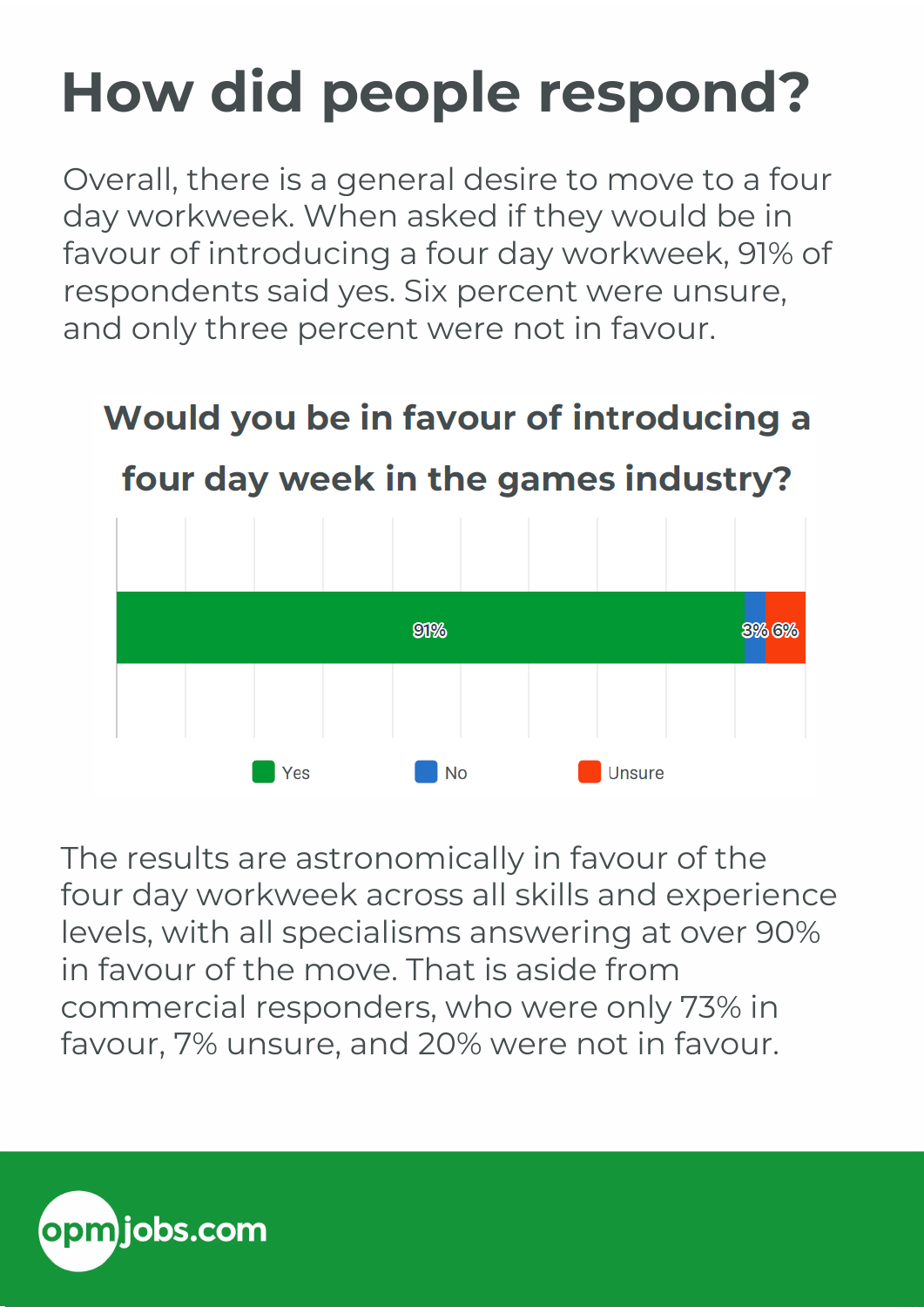Interestingly, more people indicated that they were in favour of a four day workweek than the amount of people that actually thought it was possible for them as individuals to do so.



Six percent said that it wouldn't be logistically possible for them to work four days a week, yet only three percent stated that they were against the four day work week being implemented.

Uncertainty is higher in this area too, with ten percent stating they're unsure it would work for them logistically.

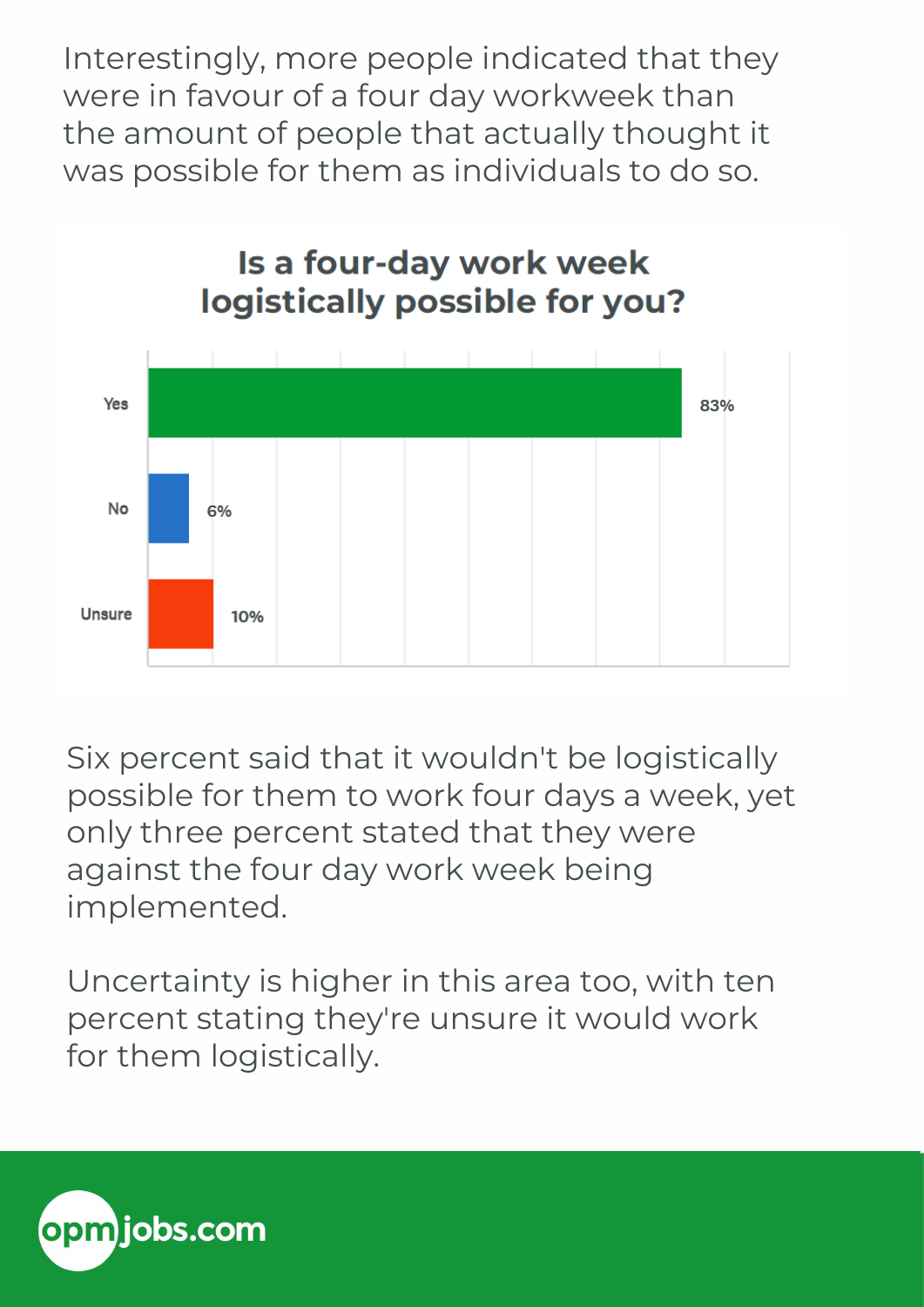This is where things get a little interesting. 62% of people think that they will see an increase in their productivity and 25% of people believe there will be no change by having a four day workweek.

#### Do you think having a four-day workweek would increase or decrease your productivity levels?



Respondents that work in development management showed some uncertainty on this section,with 55% being unsure if a four day week would affect productivity, nine percent stated that they think it would decrease levels.

They also showed more uncertainty with the logistics of the idea,with only 64% stating it is logistically possible for them to work four days a week, and the remaining 36% were unsure it would work.

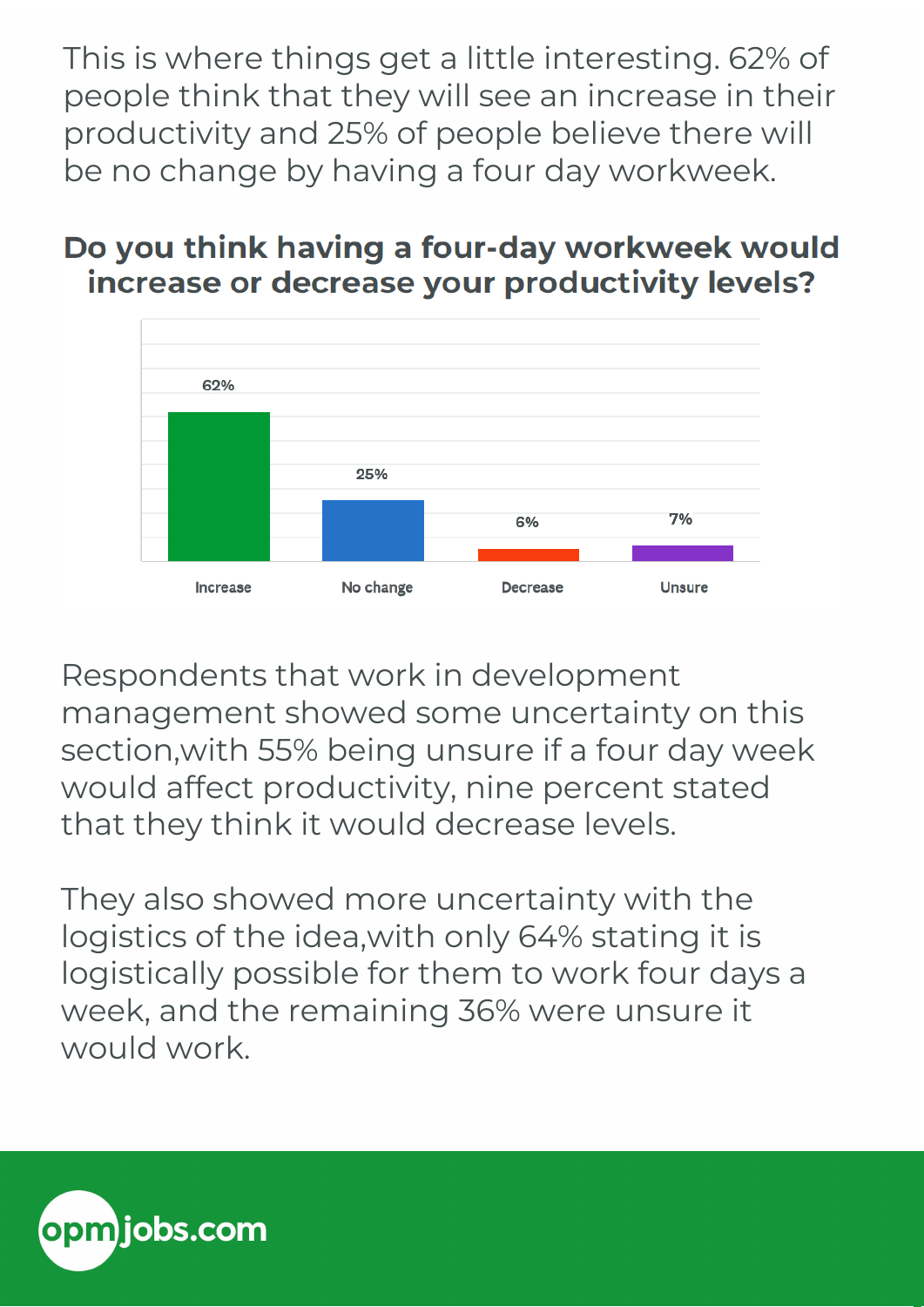With the next question we aimed to to cover potential reservations about the loss of working hours. When asked if they'd prefer the standard working hours over four days instead of five, respondents were 73% in favour of this.

#### Assuming you were working a full-time job and your pay would be the same in either scenario, which of the following would you prefer?



This shows that most people would prefer an extra day to themselves if given the option, however, this is noticeably down on those in favour of a four day working week week with standard eight hour day hours applied.

There is evidence here to suggest that having less working hours is more desirable than the option of having the same working hours over four days.

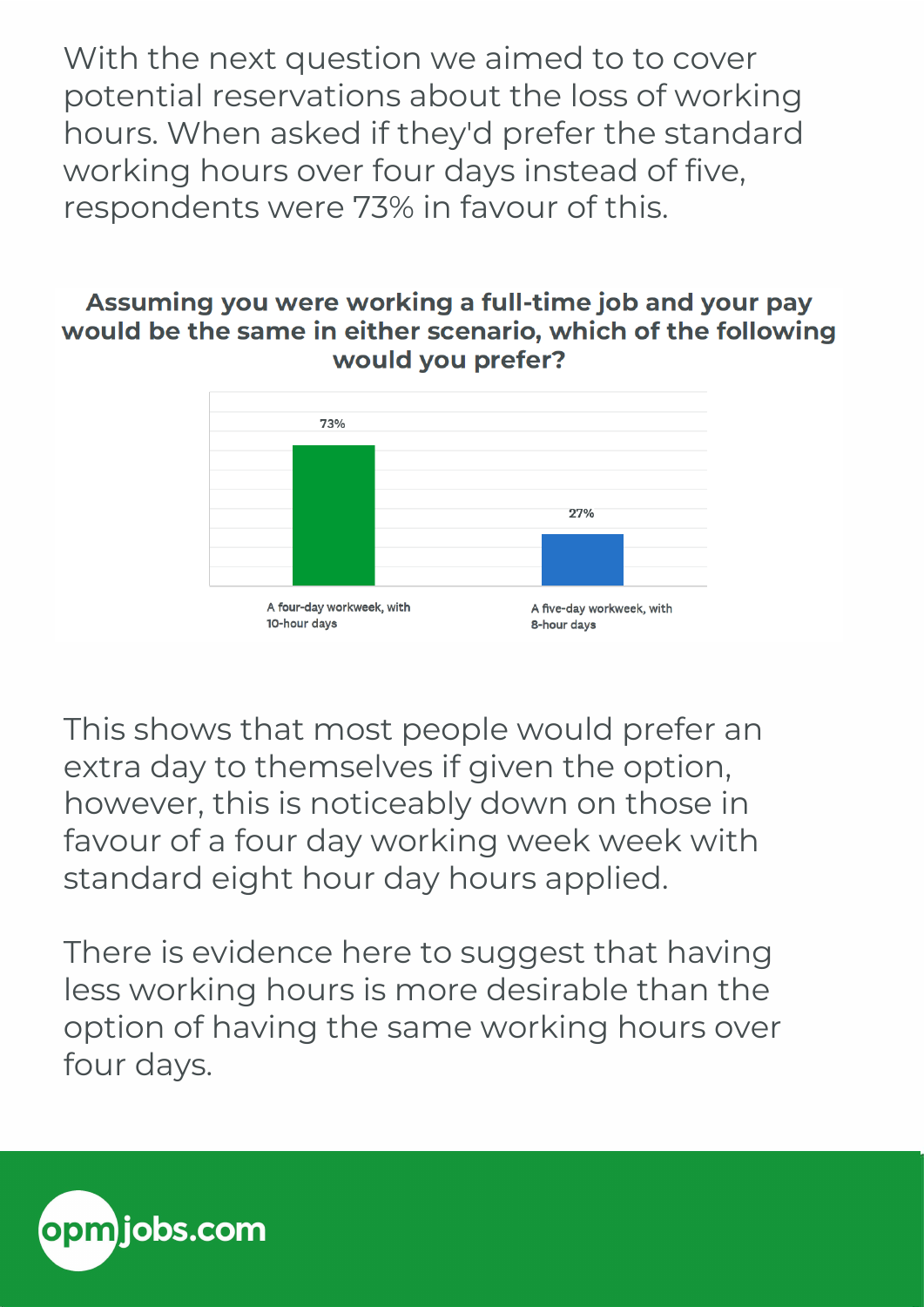The final question in our survey gives us some very revealing information for owners, managers and recruiters in the games industry. When asked if they would consider a new job at a company working a four day workweek, 82% of respondents said they would.

Would you consider switching from your current company for a role offering a four-day working week?



For many companies around the world, offering remote-working has become crucial to hiring new staff and retaining current staff.

Numbers like the above suggest that the four day working week could end up having a similar impact on recruitment as companies start to offer this as a benefit to new and current employees.

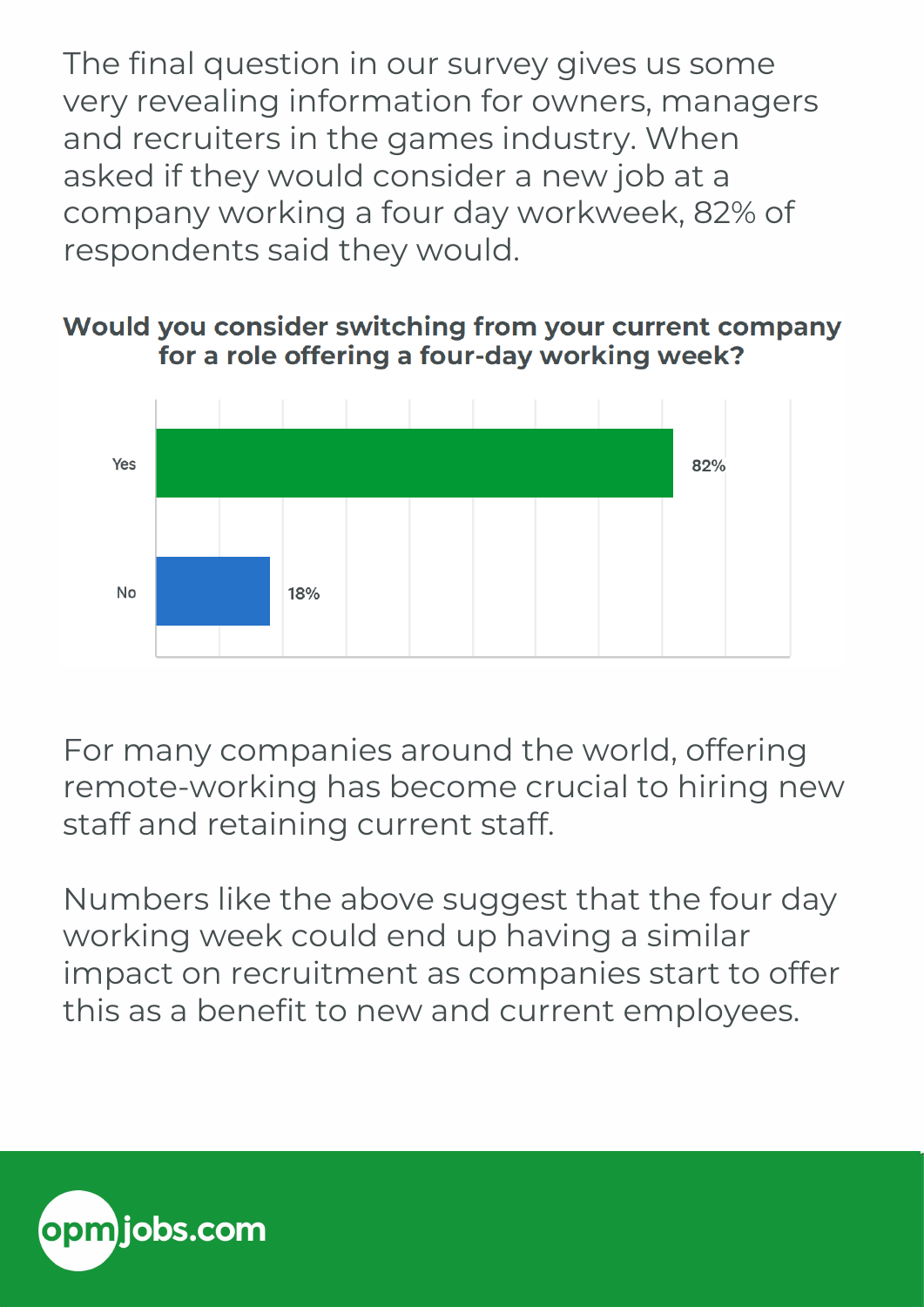## **What are the main takeaways?**

#### **The vast majority of games industry workers want a four day work week**

Most surveys and polls from the general public on the Internet show a 60-80% approval of a four day working week, however our survey ended with 91% of the games industry being in favour of this once considered radical idea.

The majority of people in our survey believe that their productivity will increase or stay the same.

However there are those that are unsure or think it will lead to less productivity, a lot of people in this camp are still in favour of making the transition, which gives evidence to suggest that they believe the health and lifestyle benefits will outweigh any potential loss of production.

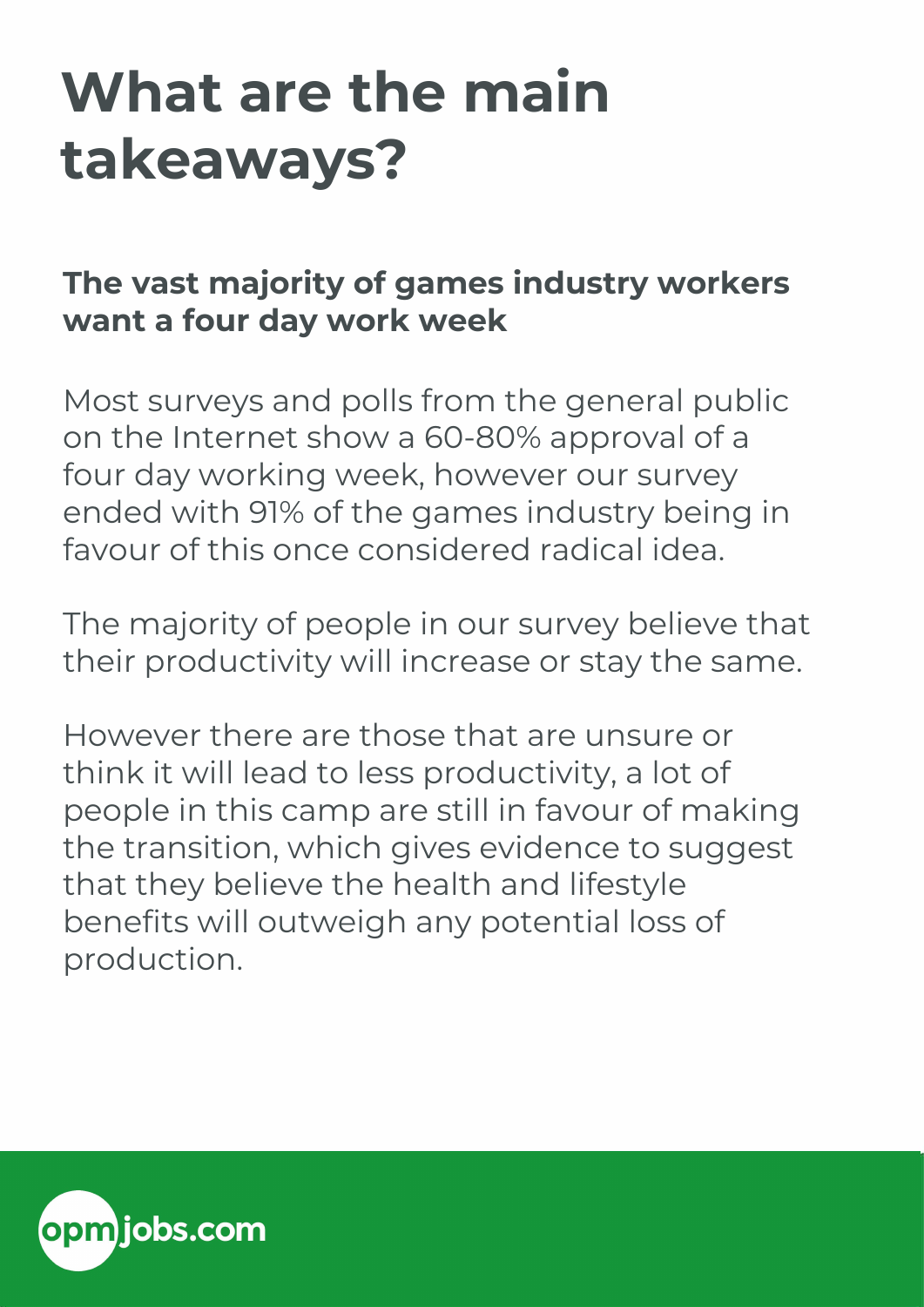#### **There is less certainty from games industry people in management and commercial roles**

It should come as no surprise that people in these positions are somewhat less confident in making such a big change.



In the graph above we've merged the results from development management and commercial people and compared it to the rest of the respondents.

Even though there is a clear difference, the majority of managers and commercial staff still approve of implementing a four day workweek in the games industry. The people that are concerned need to be considered by any companies making the change.

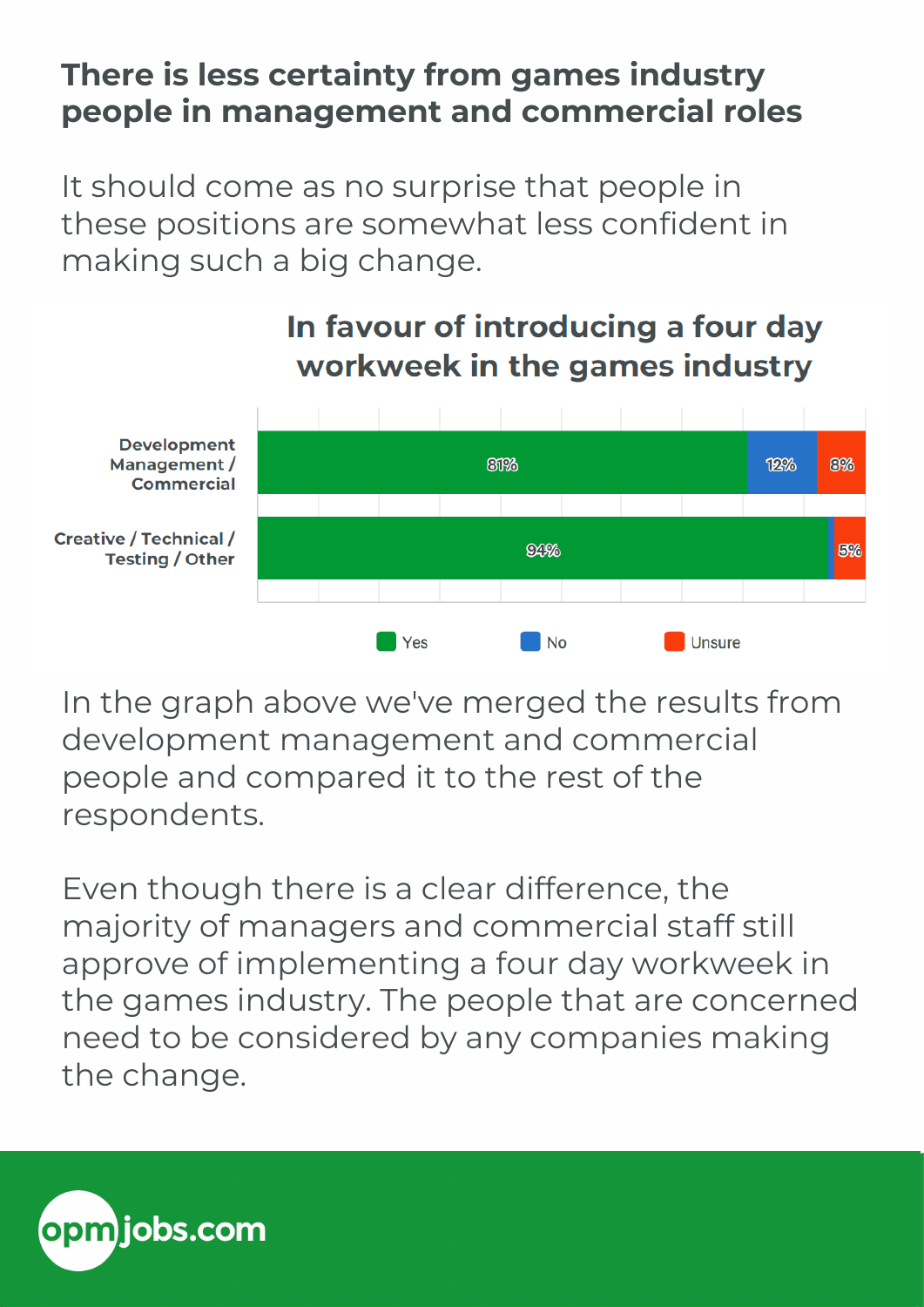#### **When companies start to implement the four day workweek, they will become a very attractive proposition for talented people working in the games industry**

As suggested earlier in the report, implementing this idea could end up being something a lot of companies have to do to remain competitive in the games industry jobs market.

The change to industry wide remote-working was sudden, and largely successful for the companies that took it seriously. Companies that were quick to adapt to remote-working found it easier to attract staff. While companies that were slow on the uptake lost employees to this more attractive working practice.

Once the first big companies start to implement four day weeks, which we strongly believe will happen, the rest may feel like they need to follow to attract the best talent, and keep the people they already have.